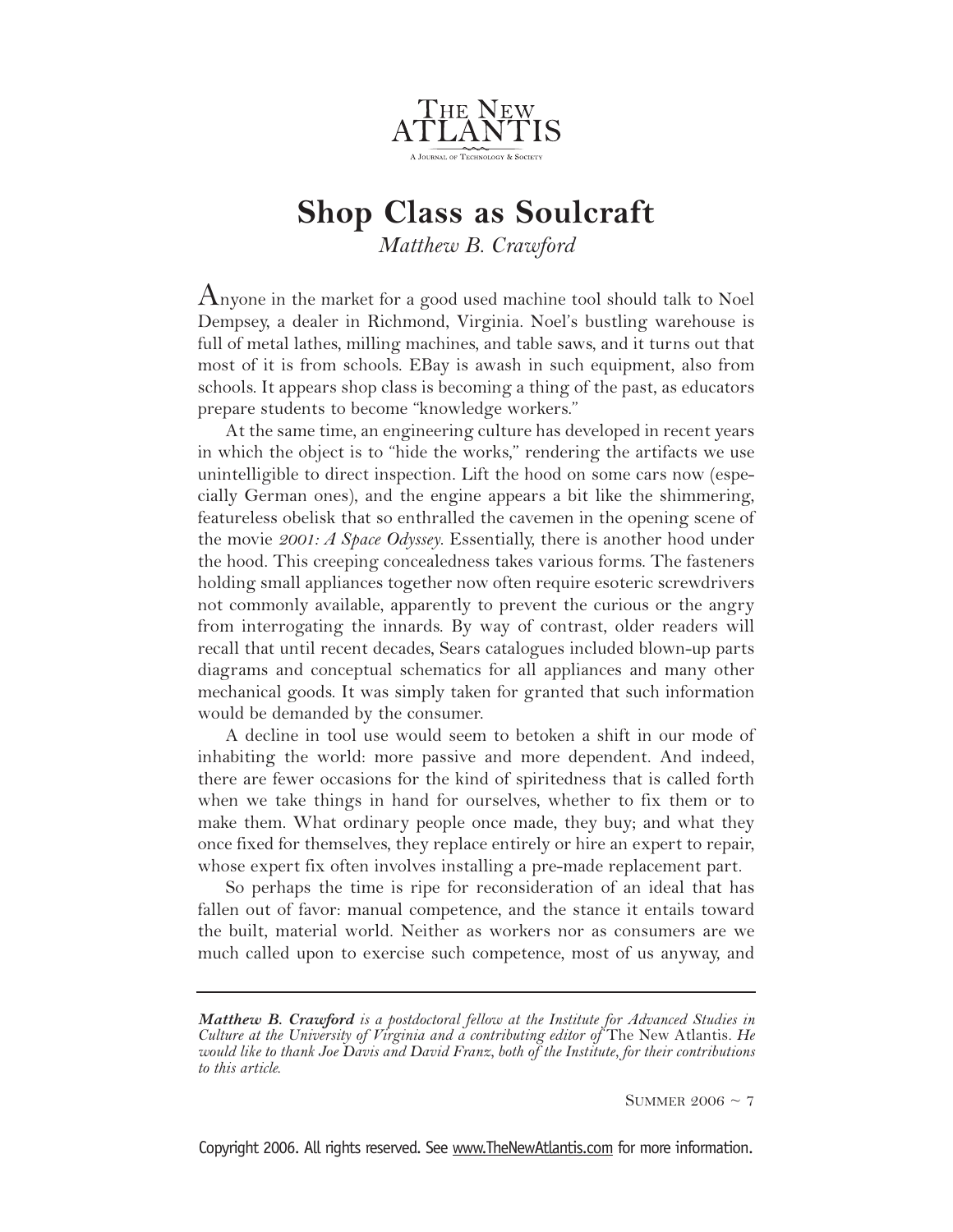merely to recommend its cultivation is to risk the scorn of those who take themselves to be the most hard-headed: the hard-headed economist will point out the opportunity costs of making what can be bought, and the hard-headed educator will say that it is irresponsible to educate the young for the trades, which are somehow identified as the jobs of the past. But we might pause to consider just how hard-headed these presumptions are, and whether they don't, on the contrary, issue from a peculiar sort of idealism, one that insistently steers young people toward the most ghostly kinds of work.

Judging from my admittedly cursory survey, articles began to appear in vocational education journals around 1985 with titles such as "The Soaring Technology Revolution" and "Preparing Kids for High-Tech and the Global Future." Of course, there is nothing new about American future-ism. What is new is the wedding of future-ism to what might be called "virtualism": a vision of the future in which we somehow take leave of material reality and glide about in a pure information economy. New and yet not so new—for fifty years now we've been assured that we are headed for a "post-industrial economy." While manufacturing jobs have certainly left our shores to a disturbing degree, the manual trades have not. If you need a deck built, or your car fixed, the Chinese are of no help. Because they are in China. And in fact there are reported labor shortages in both construction and auto repair. Yet the trades and manufacturing are lumped together in the mind of the pundit class as "blue collar," and their requiem is intoned. Even so, the *Wall Street Journal* recently wondered whether "skilled [manual] labor is becoming one of the few sure paths to a good living." This possibility was brought to light for many by the bestseller *The Millionaire Next Door*, which revealed that the typical millionaire is the guy driving a pickup, with his own business in the trades. My real concern here is not with the economics of skilled manual work, but rather with its intrinsic satisfactions. I mention these economic rumors only to raise a suspicion against the widespread prejudice that such work is somehow not viable as a livelihood.

# **The Psychic Appeal of Manual Work**

I began working as an electrician's helper at age fourteen, and started a small electrical contracting business after college, in Santa Barbara. In those years I never ceased to take pleasure in the moment, at the end of a job, when I would flip the switch. "And there was light." It was an experience of agency and competence. The effects of my work were visible for all

 $8 \sim$  The New Atlantis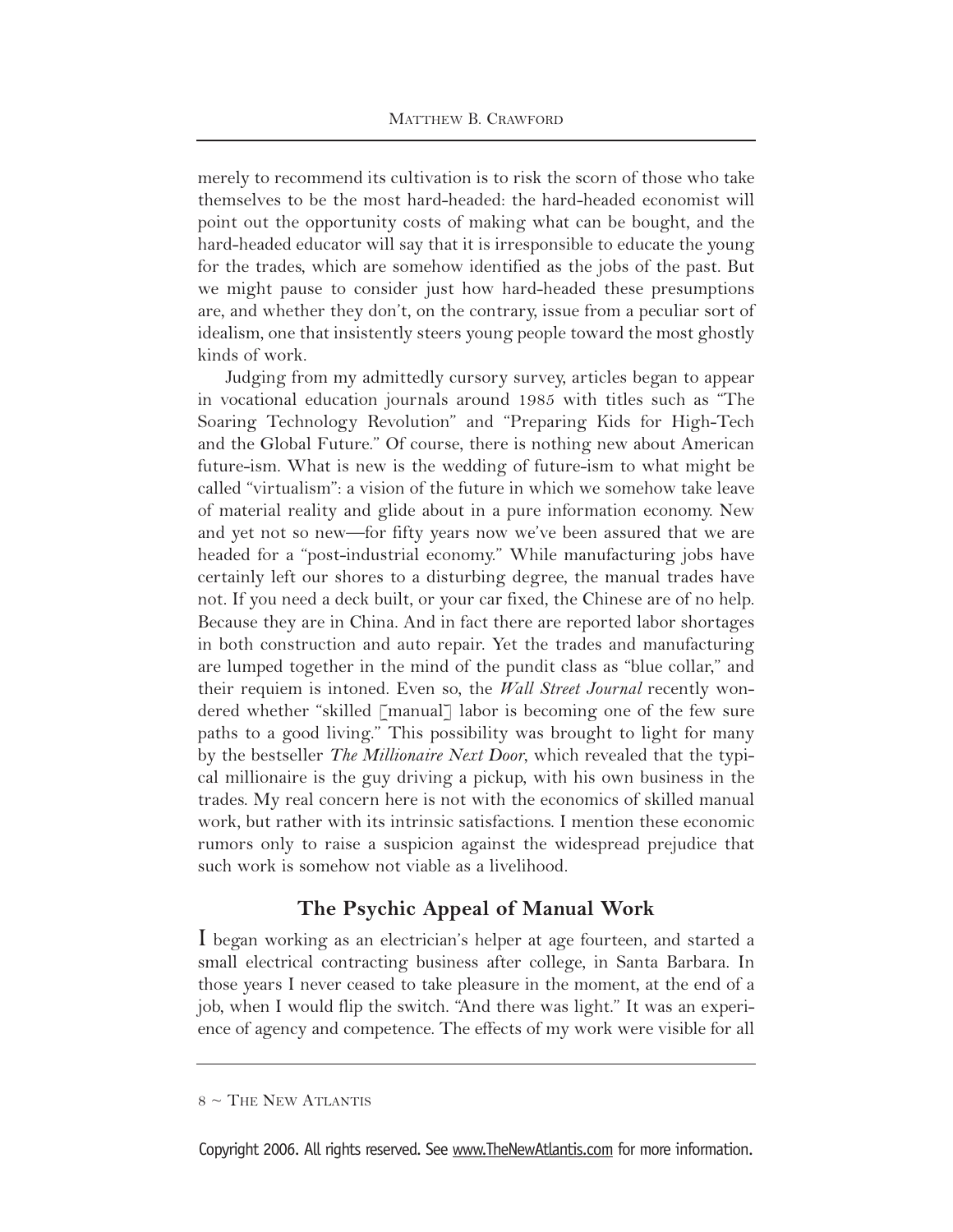to see, so my competence was real for others as well; it had a social currency. The well-founded pride of the tradesman is far from the gratuitous "selfesteem" that educators would impart to students, as though by magic.

I was sometimes quieted at the sight of a gang of conduit entering a large panel in a commercial setting, bent into nestled, flowing curves, with varying offsets, that somehow all terminated in the same plane. This was a skill so far beyond my abilities that I felt I was in the presence of some genius, and the man who bent that conduit surely imagined this moment of recognition as he worked. As a residential electrician, most of my work got covered up inside walls. Yet even so, there is pride in meeting the aesthetic demands of a workmanlike installation. Maybe another electrician will see it someday. Even if not, one feels responsible to one's better self. Or rather, to the thing itself—craftsmanship might be defined simply as the desire to do something well, for its own sake. If the primary satisfaction is intrinsic and private in this way, there is nonetheless a sort of self-disclosing that takes place. As Alexandre Kojève writes:

The man who works recognizes his own product in the World that has actually been transformed by his work: he recognizes himself in it, he sees in it his own human reality, in it he discovers and reveals to others the objective reality of his humanity, of the originally abstract and purely subjective idea he has of himself.

The satisfactions of manifesting oneself concretely in the world through manual competence have been known to make a man quiet and easy. They seem to relieve him of the felt need to offer chattering *interpretations* of himself to vindicate his worth. He can simply point: the building stands, the car now runs, the lights are on. Boasting is what a boy does, who has no real effect in the world. But craftsmanship must reckon with the infallible judgment of reality, where one's failures or shortcomings cannot be interpreted away.

Hobbyists will tell you that making one's own furniture is hard to justify economically. And yet they persist. Shared memories attach to the material souvenirs of our lives, and producing them is a kind of communion, with others and with the future. Finding myself at loose ends one summer in Berkeley, I built a mahogany coffee table on which I spared no expense of effort. At that time I had no immediate prospect of becoming a father, yet I imagined a child who would form indelible impressions of this table and know that it was his father's work. I imagined the table fading into the background of a future life, the defects in its execution as well as inevitable stains and scars becoming a surface textured enough that

SUMMER  $2006 \sim 9$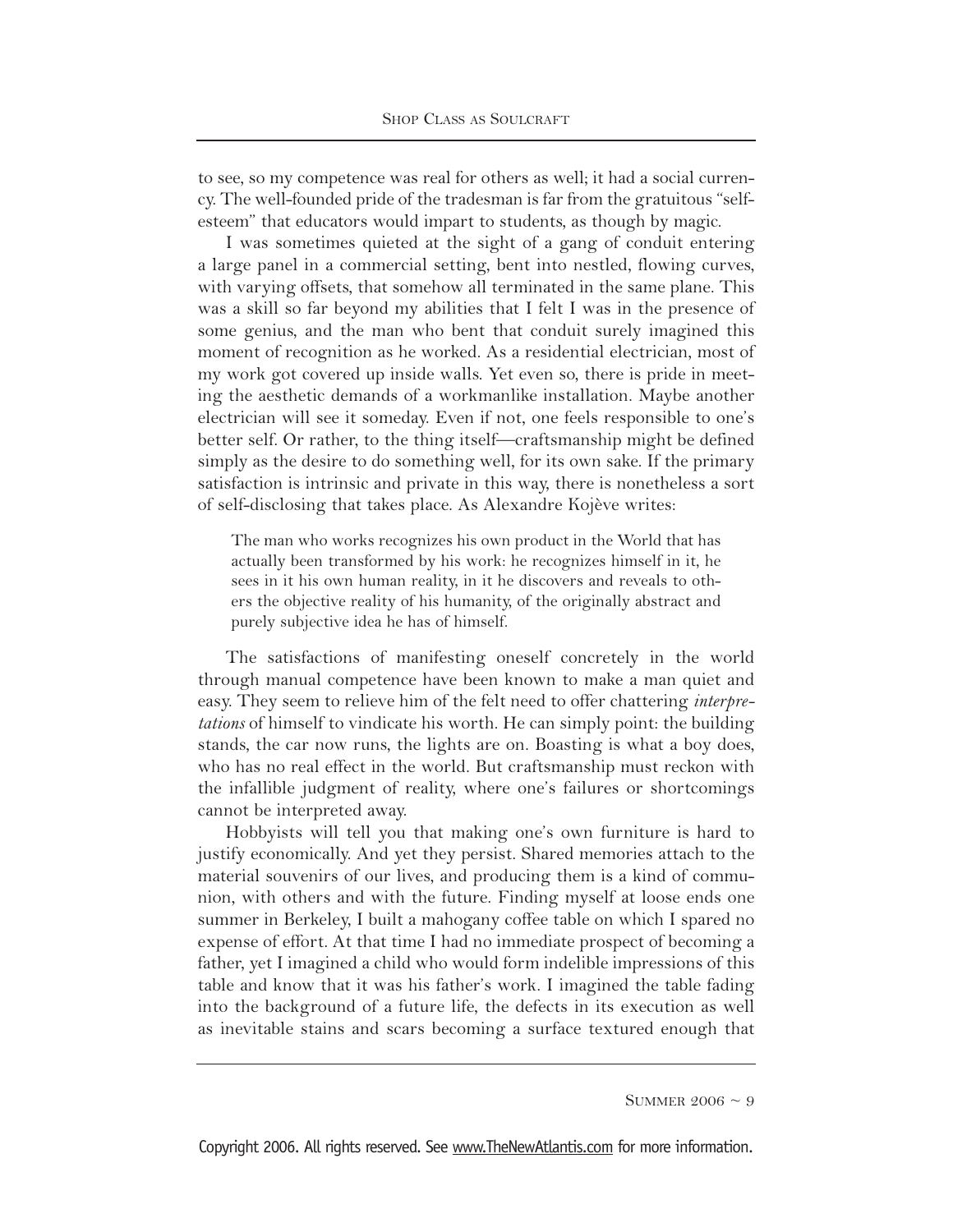memory and sentiment might cling to it, in unnoticed accretions. More fundamentally, the durable objects of use produced by men "give rise to the familiarity of the world, its customs and habits of intercourse between men and things as well as between men and men," as Hannah Arendt says. "The reality and reliability of the human world rest primarily on the fact that we are surrounded by things more permanent than the activity by which they were produced, and potentially even more permanent than the lives of their authors."

Because craftsmanship refers to objective standards that do not issue from the self and its desires, it poses a challenge to the ethic of consumerism, as the sociologist Richard Sennett has recently argued. The craftsman is proud of what he has made, and cherishes it, while the consumer discards things that are perfectly serviceable in his restless pursuit of the new. The craftsman is then more possessive, more tied to what is present, the dead incarnation of past labor; the consumer is more free, more imaginative, and so more valorous according to those who would sell us things. Being able to think materially about material goods, hence critically, gives one some independence from the manipulations of marketing, which typically divert attention from *what a thing is* to a back-story intimated through associations, the point of which is to exaggerate minor differences between brands. Knowing the production narrative, or at least being able to plausibly imagine it, renders the social narrative of the advertisement less potent. The tradesman has an impoverished fantasy life compared to the ideal consumer; he is more utilitarian and less given to soaring hopes. But he is also more autonomous.

This would seem to be significant for any political typology. Political theorists from Aristotle to Thomas Jefferson have questioned the republican virtue of the mechanic, finding him too narrow in his concerns to be moved by the public good. Yet this assessment was made before the full flowering of mass communication and mass conformity, which pose a different set of problems for the republican character: enervation of judgment and erosion of the independent spirit. Since the standards of craftsmanship issue from the logic of things rather than the art of persuasion, practiced submission to them perhaps gives the craftsman some psychic ground to stand on against fantastic hopes aroused by demagogues, whether commercial or political. The craftsman's habitual deference is not toward the New, but toward the distinction between the Right Way and the Wrong Way. However narrow in its application, this is a rare appearance in contemporary life—a disinterested, articulable, and publicly affirmable idea of the good. Such a strong ontology is somewhat at

 $10 \sim$  The New Atlantis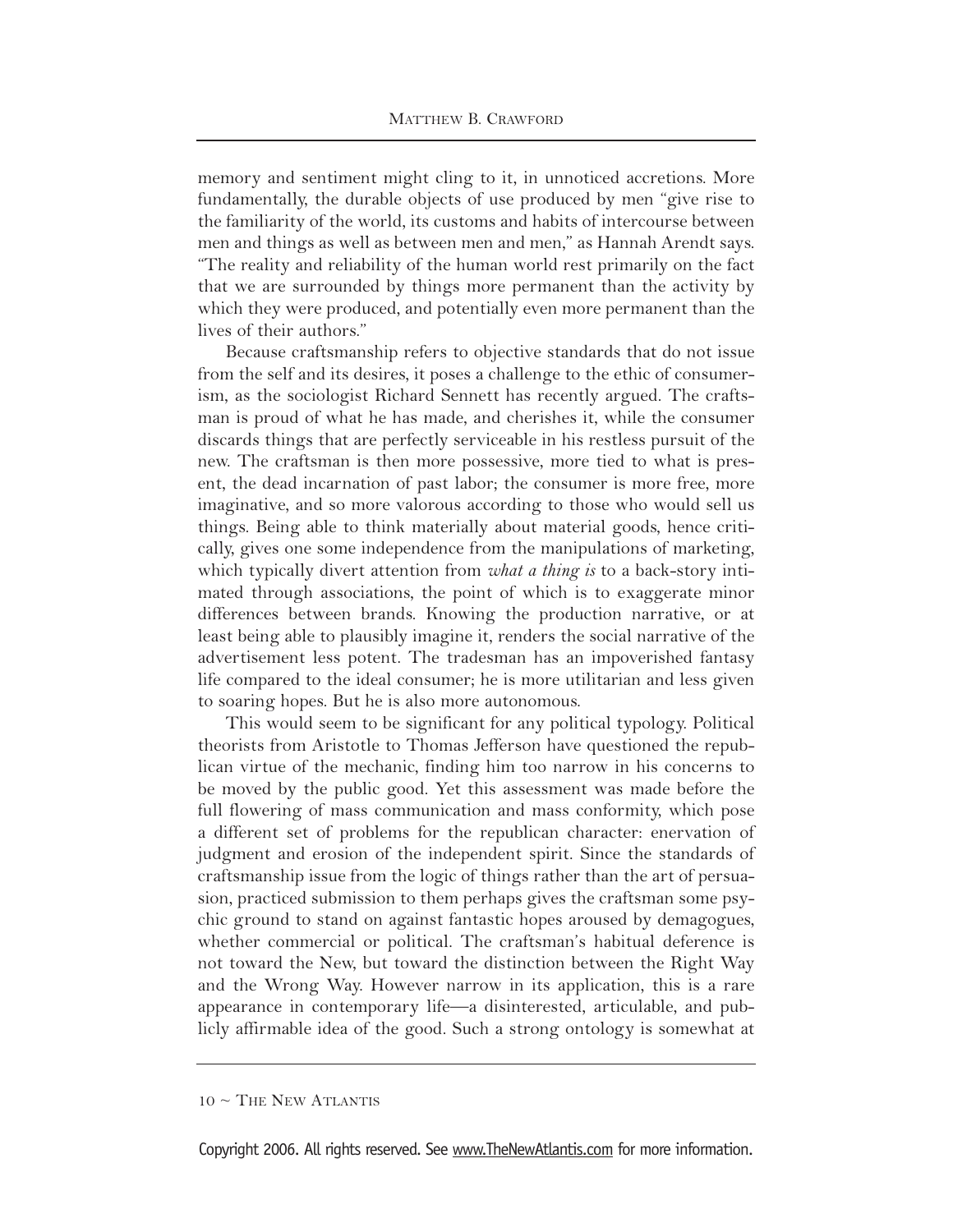odds with the cutting-edge institutions of the new capitalism, and with the educational regime that aims to supply those institutions with suitable workers—pliable generalists unfettered by any single set of skills.

Today, in our schools, the manual trades are given little honor. The egalitarian worry that has always attended tracking students into "college prep" and "vocational ed" is overlaid with another: the fear that acquiring a specific skill set means that one's life is *determined*. In college, by contrast, many students don't learn anything of particular application; college is the ticket to an *open* future. Craftsmanship entails learning to do one thing really well, while the ideal of the new economy is to be able to learn new things, celebrating potential rather than achievement. Somehow, every worker in the cutting-edge workplace is now supposed to act like an "intrapreneur," that is, to be actively involved in the continuous redefinition of his own job. Shop class presents an image of stasis that runs directly counter to what Richard Sennett identifies as "a key element in the new economy's idealized self: the capacity to surrender, to give up possession of an established reality." This stance toward "established reality," which can only be called psychedelic, is best not indulged around a table saw. It is dissatisfied with what Arendt calls the "reality and reliability" of the world. It is a strange sort of ideal, attractive only to a peculiar sort of self—gratuitous ontological insecurity is no fun for most people.

As Sennett argues, most people take pride in being good at something specific, which happens through the accumulation of experience. Yet the flitting disposition is pressed upon workers from above by the current generation of management revolutionaries, for whom the ethic of craftsmanship is actually something to be rooted out from the workforce. Craftsmanship means dwelling on a task for a long time and going deeply into it, because one wants to get it right. In management-speak, this is called being "ingrown." The preferred role model is the management consultant, who swoops in and out, and whose very pride lies in his lack of particular expertise. Like the ideal consumer, the management consultant presents an image of soaring freedom, in light of which the manual trades appear cramped and paltry.

# **The Cognitive Demands of Manual Work**

In *The Mind at Work*, Mike Rose provides "cognitive biographies" of several trades, and depicts the learning process in a wood shop class. He writes that "our testaments to physical work are so often focused on the values such work exhibits rather than on the thought it requires. It is a

SUMMER  $2006 \sim 11$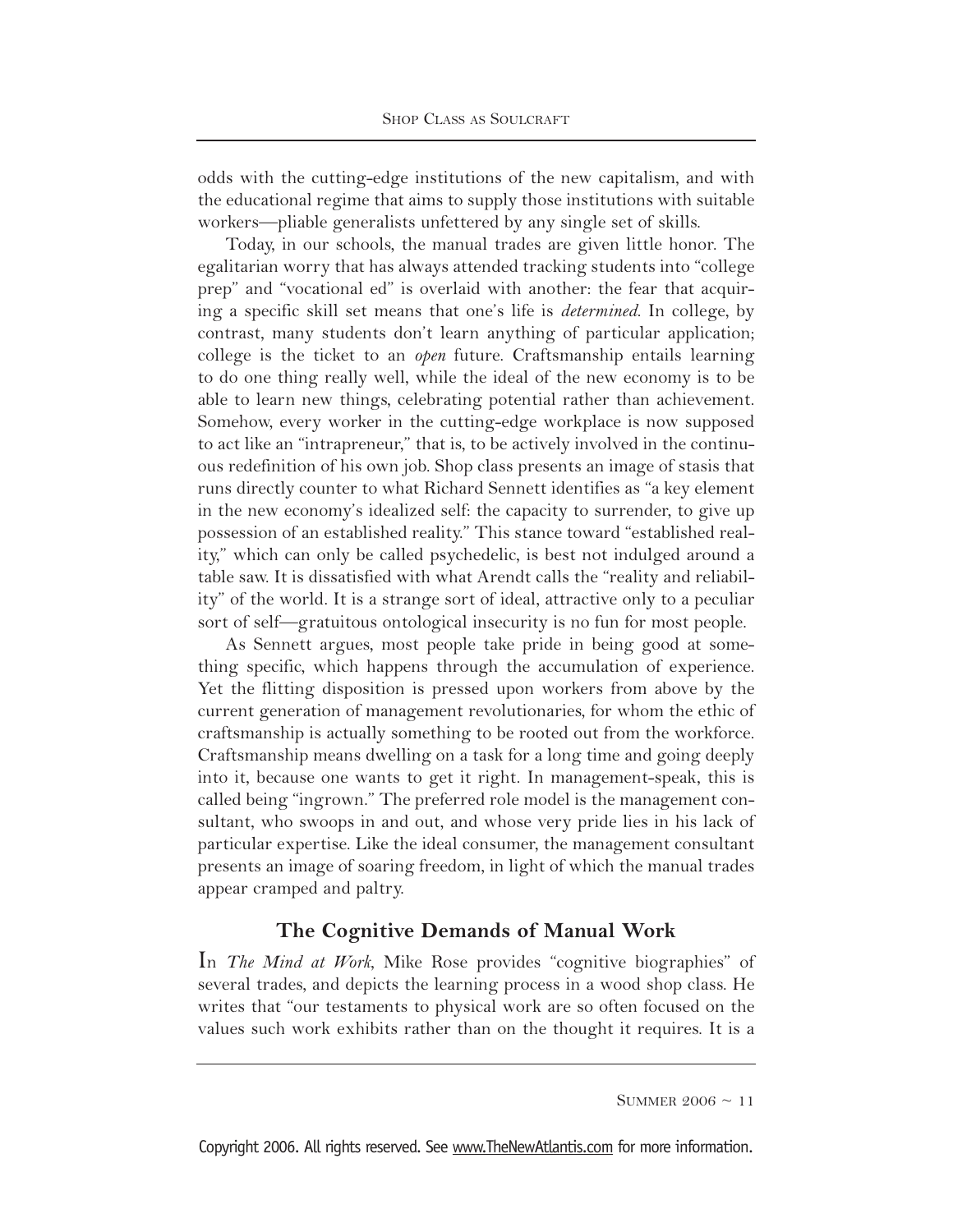subtle but pervasive omission.... It is as though in our cultural iconography we are given the muscled arm, sleeve rolled tight against biceps, but no thought bright behind the eye, no image that links hand and brain."

Skilled manual labor entails a systematic encounter with the material world, precisely the kind of encounter that gives rise to natural science. From its earliest practice, craft knowledge has entailed knowledge of the "ways" of one's materials—that is, knowledge of their nature, acquired through disciplined perception and a systematic approach to problems. And in fact, in areas of well-developed craft, technological developments typically preceded and gave rise to advances in scientific understanding, not vice versa. The steam engine is a good example. It was developed by mechanics who observed the relations between volume, pressure, and temperature. This at a time when theoretical scientists were tied to the caloric theory of heat, which later turned out to be a conceptual dead end. The success of the steam engine contributed to the development of what we now call classical thermodynamics. This history provides a nice illustration of a point made by Aristotle:

Lack of experience diminishes our power of taking a comprehensive view of the admitted facts. Hence those who dwell in intimate association with nature and its phenomena are more able to lay down principles such as to admit of a wide and coherent development; while those whom devotion to abstract discussions has rendered unobservant of facts are too ready to dogmatize on the basis of a few observations.

Another example is the Vernier scale used on machinists' calipers and micrometers. Invented in 1631, it is a sort of mechanical calculus that renders continuous measurement in discrete digital approximation to four decimal places. Such inventions capture a reflective moment in which some skilled worker has made explicit the assumptions that are implicit in his manual skill.

In what has to be the best article ever published in an education journal, the cognitive scientists Mike Eisenberg and Ann Nishioka Eisenberg give real pedagogical force to this reflective moment, and draw out its theoretical implications ("Shop Class for the Next Millennium: Education Through Computer-Enriched Handicrafts," in the *Journal of Interactive Media in Education*). They offer a computer program to facilitate making origami, or rather Archimedean solids, by unfolding these solids into two dimensions. But they then have their students actually make the solids, out of paper cut according to the computer's instructions. "Computational tools for crafting are entities poised somewhere between the abstract,

 $12 \sim$  The New Atlantis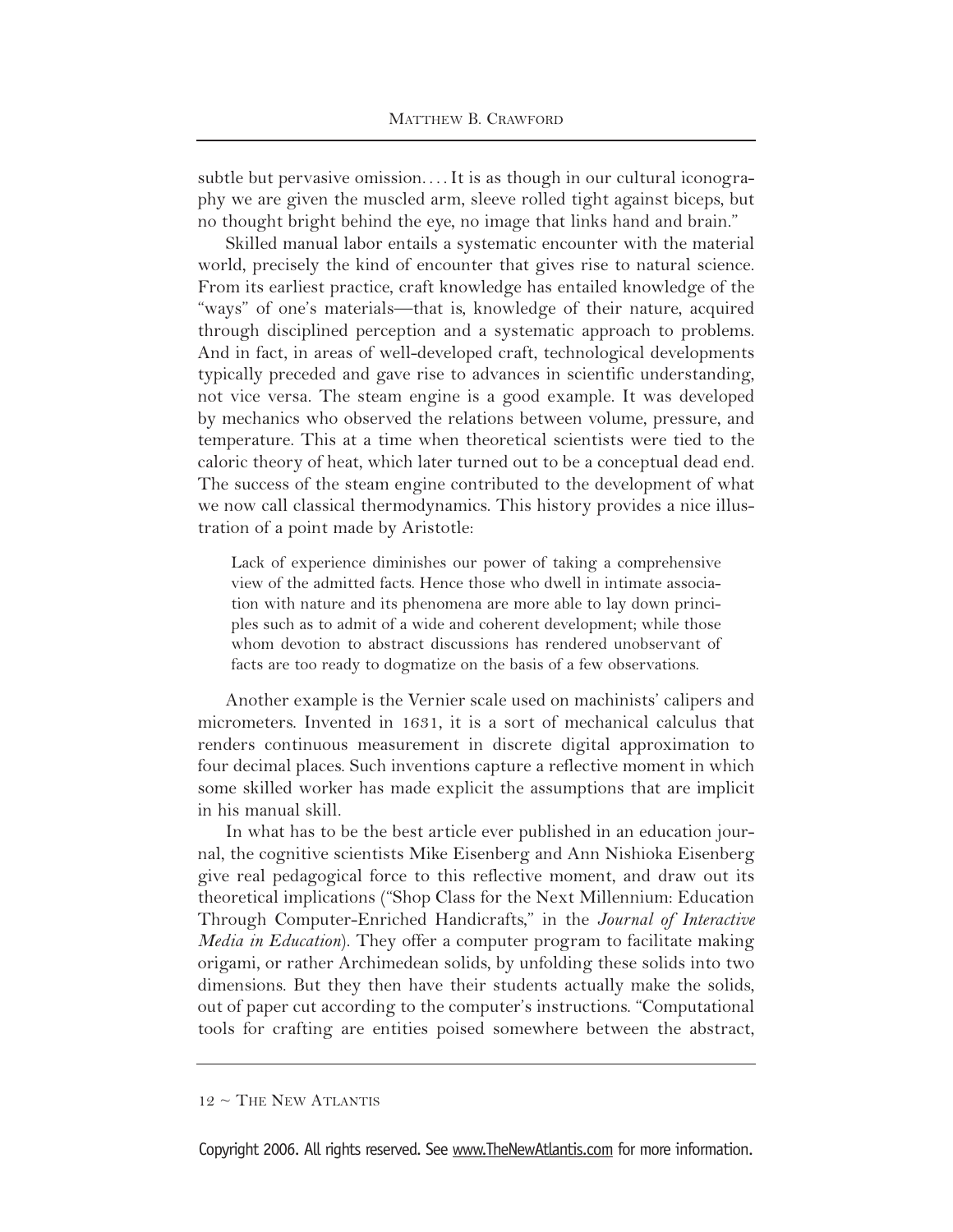untouchable world of software objects and the homey constraints of human dexterity; they are therefore creative exercises in making conscious those aspects of craft work . . . that are often more easily represented 'in the hand' than in language." It is worth pausing to consider their efforts, as they have implications well beyond mathematics instruction.

In our early work with HyperGami, we often ran into situations in which the program provided us with a folding net that was mathematically correct—i.e., a technically correct unfolding of the desired solid—but otherwise disastrous. Figure 7 shows an example. Here, we are trying to create an approximation to a cone—a pyramid on a regular octagonal base. HyperGami provides us with a folding net that will, indeed, produce a pyramid; but typically, no paper crafter would come up with a net of this sort, since it is fiendishly hard to join together those eight tall triangles into a single vertex. In fact, this is an illustrative example of a more general idea—the difficulty of formalizing, in purely mathematical terms, what it means to produce a 'realistic' (and not merely technically correct) solution to an algorithmic problem derived from human practice.

I take their point to be that the crafting problem is in fact not reducible to an algorithmic problem. More precisely, any algorithmic solution to the crafting problem cannot itself be generated algorithmically, as it must include ad hoc constraints known only through practice, that is, through embodied manipulations. Those constraints cannot be arrived at deductively, starting from mathematical entities. It is worth noting in passing that this has implications for the theory of mind favored by artificial intelligence researchers, as it speaks to the "computability" of pragmatic cognition. It would be a task for cognitive science to determine if these considerations place a theoretical limit on the automation of work, but I can speak firsthand to how one area of work is resistant to algorithmic thinking.

Following graduate school in Chicago, I took a job in a Washington, D.C. think tank. I hated it, so I left and opened a motorcycle repair shop in Richmond. When I would come home from work, my wife would sniff at me and say "carbs" or "brakes," corresponding to the various solvents used. Leaving a sensible trace, my day was at least imaginable to her. But while the filth and odors were apparent, the amount of head-scratching I'd done since breakfast was not. Mike Rose writes that in the practice of surgery, "dichotomies such as concrete versus abstract and technique versus reflection break down in practice. The surgeon's judgment is simultaneously technical and deliberative, and that mix is the source of its

SUMMER  $2006 \sim 13$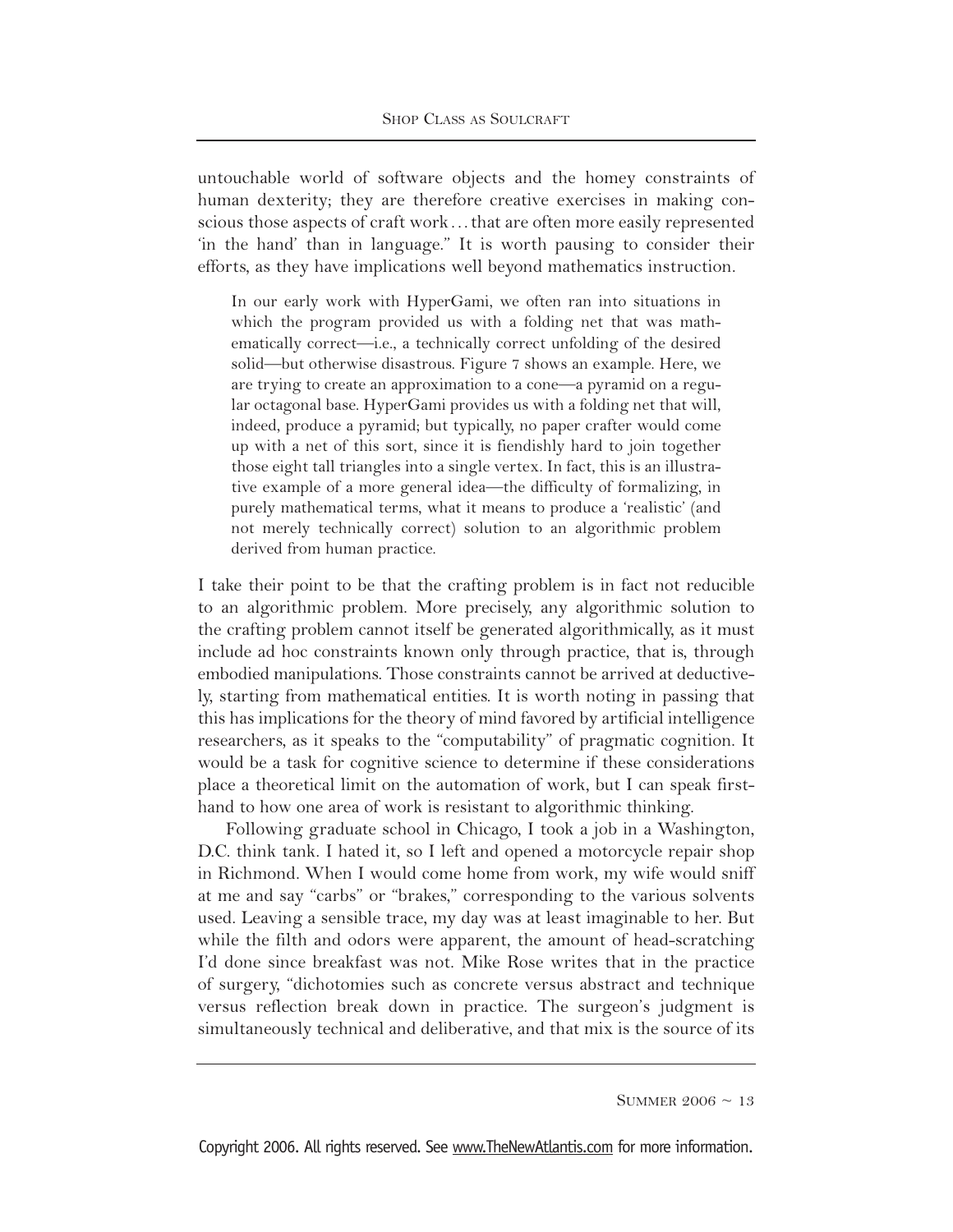power." This could be said of any manual skill that is diagnostic, including motorcycle repair. You come up with an imagined train of causes for manifest symptoms and judge their likelihood before tearing anything down. This imagining relies on a stock mental library, not of natural kinds or structures, like that of the surgeon, but rather the functional kinds of an internal combustion engine, their various interpretations by different manufacturers, and their proclivities for failure. You also develop a library of sounds and smells and feels. For example, the backfire of a too-lean fuel mixture is subtly different from an ignition backfire. If the motorcycle is thirty years old, from an obscure maker that went out of business twenty years ago, its proclivities are known mostly through lore. It would probably be impossible to do such work in isolation, without access to a collective historical memory; you have to be embedded in a community of mechanic-antiquarians. These relationships are maintained by telephone, in a network of reciprocal favors that spans the country. My most reliable source, Fred Cousins in Chicago, had such an encyclopedic knowledge of obscure European motorcycles that all I could offer him in exchange was regular shipments of obscure European beer.

There is always a risk of introducing new complications when working on decrepit machines, and this enters the diagnostic logic. Measured in likelihood of screw-ups, the cost is not identical for all avenues of inquiry when deciding which hypothesis to pursue. For example, the fasteners holding the engine covers on 1970s-era Hondas are Phillips-head, and they are *always* stripped and corroded. Do you *really* want to check the condition of the starter clutch, if each of ten screws will need to be drilled out and extracted, risking damage to the engine case? Such impediments can cloud one's thinking. Put more neutrally, the attractiveness of any hypothesis is determined in part by physical circumstances that have no logical connection to the diagnostic problem at hand, but a strong pragmatic bearing on it (kind of like origami). The factory service manuals tell you to be systematic in eliminating variables, but they never take such factors into account. So you have to develop your own decision tree for the particular circumstances. The problem is that at each node of this new tree, your own, unquantifiable risk aversion introduces ambiguity. There comes a point where you have to step back and get a larger gestalt. Have a cigarette and walk around the lift. Any mechanic will tell you that it is invaluable to have other mechanics around to test your reasoning against, especially if they have a different intellectual disposition.

My shop-mate Tommy Van Auken was an accomplished visual artist, and I was repeatedly struck by his ability to literally *see* things that

 $14 \sim$  The New Atlantis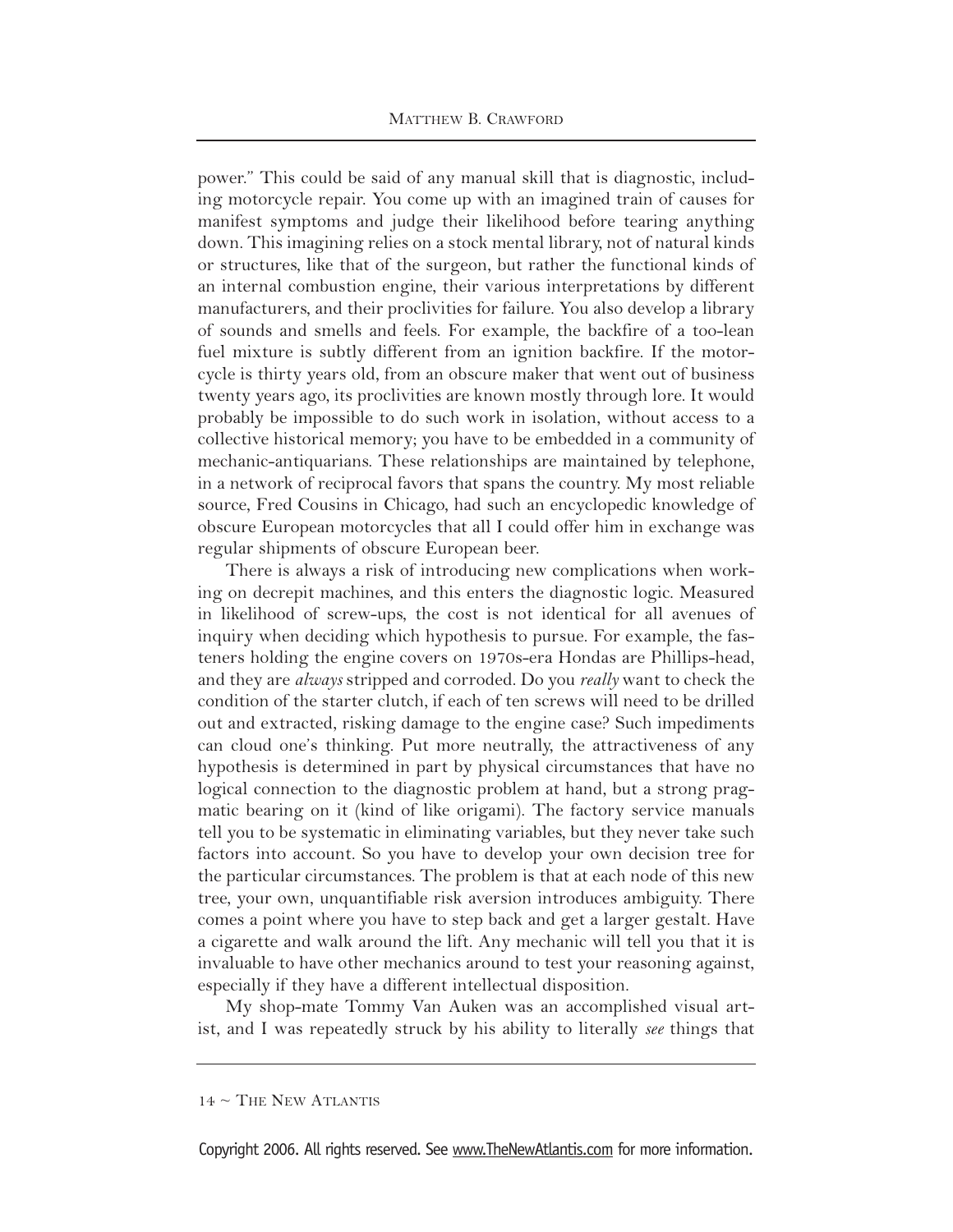escaped me. I had the conceit of a being an empiricist, but seeing things is not a simple matter. Even on the relatively primitive vintage bikes that were our specialty, some diagnostic situations contain so many variables, and symptoms can be so under-determining of causes, that explicit analytical reasoning comes up short. What is required then is the kind of judgment that arises only from experience; hunches rather than rules. There was more thinking going on in the bike shop than in the think tank.

Socially, being the proprietor of a bike shop in a small city gave me a feeling I never had before, or since. I felt I had a place in society. Whereas "think tank" is an answer that, at best, buys you a few seconds when someone asks what you do, while you try to figure out what it is that you in fact do, with "motorcycle mechanic" I got immediate recognition. I bartered services with machinists and metal fabricators, which has a very different feel than transactions with money, and further increased my sense of social embeddedness. There were three restaurants with cooks whose bikes I had restored, where unless I deceive myself I was treated as a sage benefactor. I felt pride before my wife when we would go out to dinner and be given preferential treatment, or simply a hearty greeting. There were group rides, and bike night every Tuesday at a certain bar. Sometimes one or two people would be wearing my shop's T-shirt. It felt good.

Given the intrinsic richness of manual work, cognitively, socially, and in its broader psychic appeal, the question becomes why it has suffered such a devaluation in recent years as a component of education. The economic rationale so often offered, namely that manual work is somehow going to disappear, is questionable if not preposterous, so it is in the murky realm of culture that we must look to understand these things. To this end, perhaps we need to consider the origins of shop class, so that we can better understand its demise.

#### **Arts, Crafts, and the Assembly Line**

At a time when Teddy Roosevelt preached the strenuous life and elites worried about their state of "over-civilized" spiritual decay, the project of getting back in touch with "real life" took various forms. One was romantic fantasy about the pre-modern craftsman. This was understandable given changes in the world of work at the turn of the century, a time when the bureaucratization of economic life was rapidly increasing the number of paper shufflers. The tangible elements of craft were appealing as an antidote to vague feelings of unreality, diminished autonomy, and a fragmented sense of self that were especially acute among the professional classes.

SUMMER  $2006 \sim 15$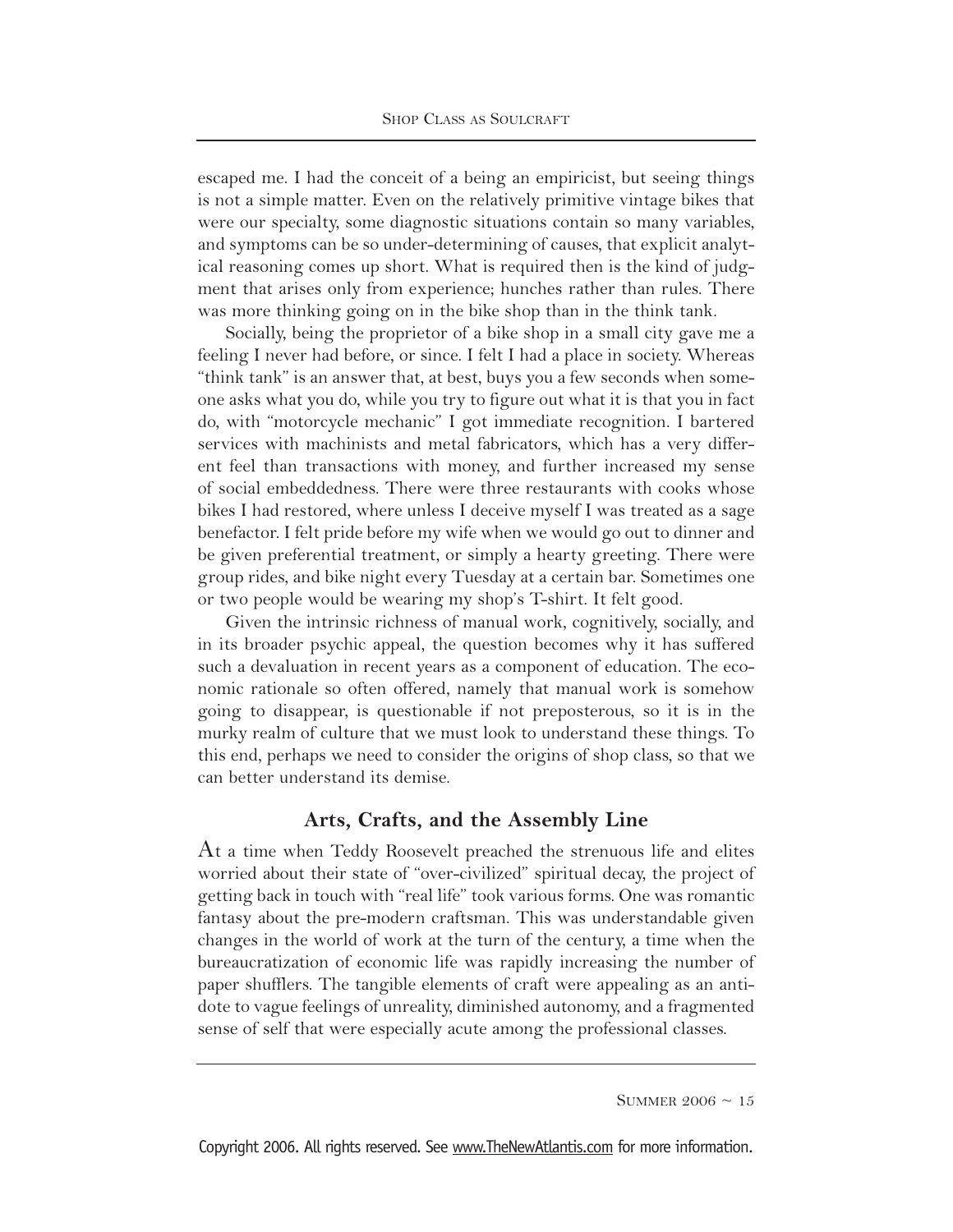The Arts and Crafts movement thus fit easily with the new therapeutic ethic of self-regeneration. Depleted from his workweek in the corporate world, the office worker repaired to his basement workshop to putter about and tinker, refreshing himself for the following week. As T. J. Jackson Lears writes in his history of the Progressive era, *No Place of Grace*, "toward the end of the nineteenth century, many beneficiaries of modern culture began to feel they were its secret victims." Various forms of antimodernism gained wide currency in the middle and upper classes, including the ethic of craftsmanship. Some Arts and Crafts enthusiasts conceived their task to be evangelizing good taste as embodied in the works of craft, as against machine-age vulgarity. Cultivating an appreciation for *objets d'art* was thus a form of protest against modernity, with a view to providing a livelihood to dissident craftsmen. But it dovetailed with, and gave a higher urgency to, the nascent culture of luxury consumption. As Lears tells the story, the great irony is that antimodernist sentiments of aesthetic revolt against the machine paved the way for certain unattractive features of late-modern culture: therapeutic self-absorption and the hankering after "authenticity," precisely those psychic hooks now relied upon by advertisers. Such spiritualized, symbolic modes of craft practice and craft consumption represented a kind of compensation for, and therefore an accommodation to, new modes of routinized, bureaucratic work.

But not everyone worked in an office. Indeed, there was class conflict brewing, with unassimilated immigrants accumulating in America's Eastern cities and serious labor violence in Chicago and elsewhere. To the upper classes of those same cities, enamored of the craft ideal, the possibility presented itself that the laboring classes might remain satisfied with their material lot if they found joy in their labor. Shop class could serve to put the proper spin on manual work. Any work, it was posited, could be "artful" if done in the proper spirit; somehow a movement that had started with reverence for the craftsman now offered an apologetic for factory work. As Lears writes, "By shifting their attention from the conditions of labor to the laborer's frame of mind, craft ideologues could acclaim the value of any work, however monotonous."

The Smith-Hughes Act of 1917 gave federal funding for manual training in two forms: as part of general education and as a separate vocational program. The invention of modern shop class thus serviced both cultural reflexes of the Arts and Crafts movement at once. The children of the managerial class could take shop as enrichment to the college-prep curriculum, making a bird-feeder to hang outside mom's kitchen window, while the children of laborers would be socialized into the work ethic

 $16 \sim$  The New Atlantis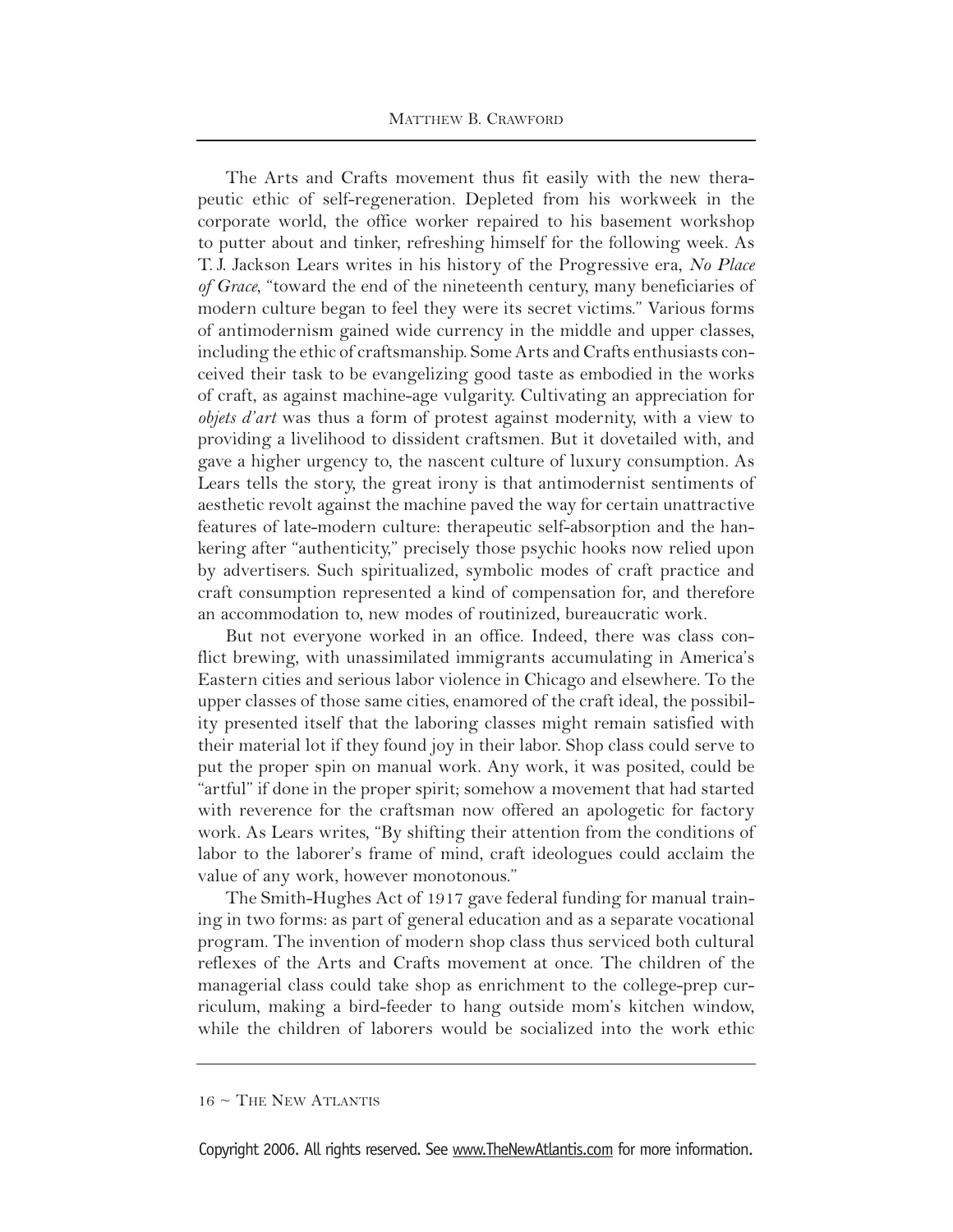appropriate to their station through what was now called "industrial arts" education. The need for such socialization was not simply a matter of assimilating immigrants from Southern and Eastern Europe who lacked a Protestant work ethic. It was recognized as a necessity for the broader working-class population, precisely because the institutions that had previously served this socializing function, apprenticeship and guild traditions, had been destroyed by new modes of labor. Writing in 1918, one Robert Hoxie worried thus:

It is evident...that the native efficiency of the working class must suffer from the neglect of apprenticeship, if no other means of industrial education is forthcoming. Scientific managers, themselves, have complained bitterly of the poor and lawless material from which they must recruit their workers, compared with the efficient and self-respecting craftsmen who applied for employment twenty years ago.

Needless to say, "scientific managers" were concerned more with the "efficient" part of this formula than with the "self-respecting" part, yet the two are not independent. The quandary was how to make workers efficient and attentive, when their actual labor had been degraded by automation. The motivation previously supplied by the intrinsic satisfactions of manual work was to be replaced with ideology; industrial arts education now concerned itself with moral formation. Lears writes that "American craft publicists, by treating craftsmanship...as an agent of socialization, abandoned [the] effort to revive pleasurable labor. Manual training meant specialized assembly line preparation for the lower classes and educational or recreational experiences for the bourgeoisie."

Of the Smith-Hughes Act's two rationales for shop class, vocational and general ed, only the latter emphasized the learning of aesthetic, mathematical, and physical principles through the manipulation of material things (Dewey's "learning by doing"). It is not surprising, then, that the act came four years after Henry Ford's innovation of the assembly line. The act's dual educational scheme mirrored the assembly line's severing of the cognitive aspects of manual work from its physical execution. Such a partition of thinking from doing has bequeathed us the dichotomy of "white collar" versus "blue collar," corresponding to mental versus manual. These seem to be the categories that inform the educational landscape even now, and this entails two big errors. First, it assumes that all blue collar work is as mindless as assembly line work, and second, that white collar work is still recognizably mental in character. Yet there is evidence to suggest that the new frontier of capitalism lies in doing to

SUMMER  $2006 \sim 17$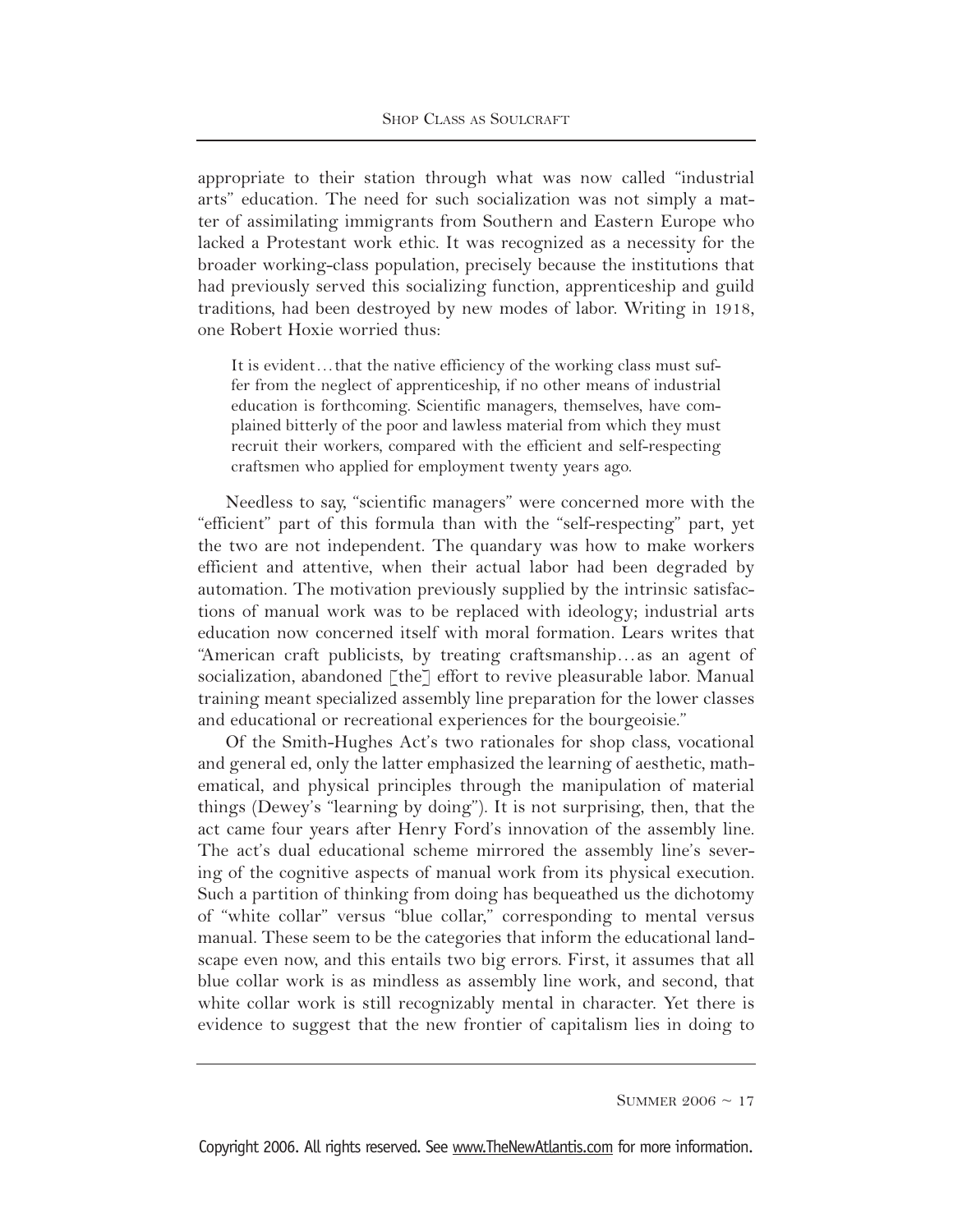office work what was previously done to factory work: draining it of its cognitive elements. Paradoxically, educators who would steer students toward cognitively rich work options might do this best by rehabilitating the manual trades, based on a firmer grasp of what such work is really like. And would this not be in keeping with their democratic mission? Let them publicly honor those who gain real craft knowledge, the sort we all depend on every day.

## **The Degradation of Blue-Collar Work**

The degradation of work in the last century is often tied to the evils of technology in one way or another. And it is certainly true that "technical progress has multiplied the number of simplified jobs," as one French sociologist wrote in the 1950s. This writer pointed out a resemblance between the Soviet bloc and the Western bloc with regard to work; both rival civilizations were developing "that separation between planning and execution which seems to be in our day a common denominator linking all industrial societies together." Yet while technology plays a role in facilitating this separation of planning and execution, the basic logic that drives the separation rests not on technological progress, but rather on a certain mode of economic relations, as Harry Braverman has shown in his masterpiece of economic reflection, *Labor and Monopoly Capital: The Degradation of Work in the Twentieth Century*. Braverman was an avowed Marxist, writing in 1974. With the Cold War now safely decided, we may consider anew, without defensive ire, the Marxian account of alienated labor. Braverman gives a richly descriptive account of the degradation of many different kinds of work. In doing so, he offers nothing less than an explanation of why we are getting more stupid with every passing year which is to say, the degradation of work is ultimately a cognitive matter.

The central culprit in Braverman's account is "scientific management," which "enters the workplace not as the representative of science, but as the representative of management masquerading in the trappings of science." The tenets of scientific management were given their first and frankest articulation by Frederick Winslow Taylor, an unembarrassed evangelist of efficiency whose *Principles of Scientific Management* was hugely influential in the early decades of the twentieth century. Stalin was a big fan, as were the founders of the first MBA program, at Harvard, where Taylor was invited to lecture annually. Taylor writes, "The managers assume ...the burden of gathering together all of the traditional knowledge which in the past has been possessed by the workmen and then

 $18 \sim$  The New Atlantis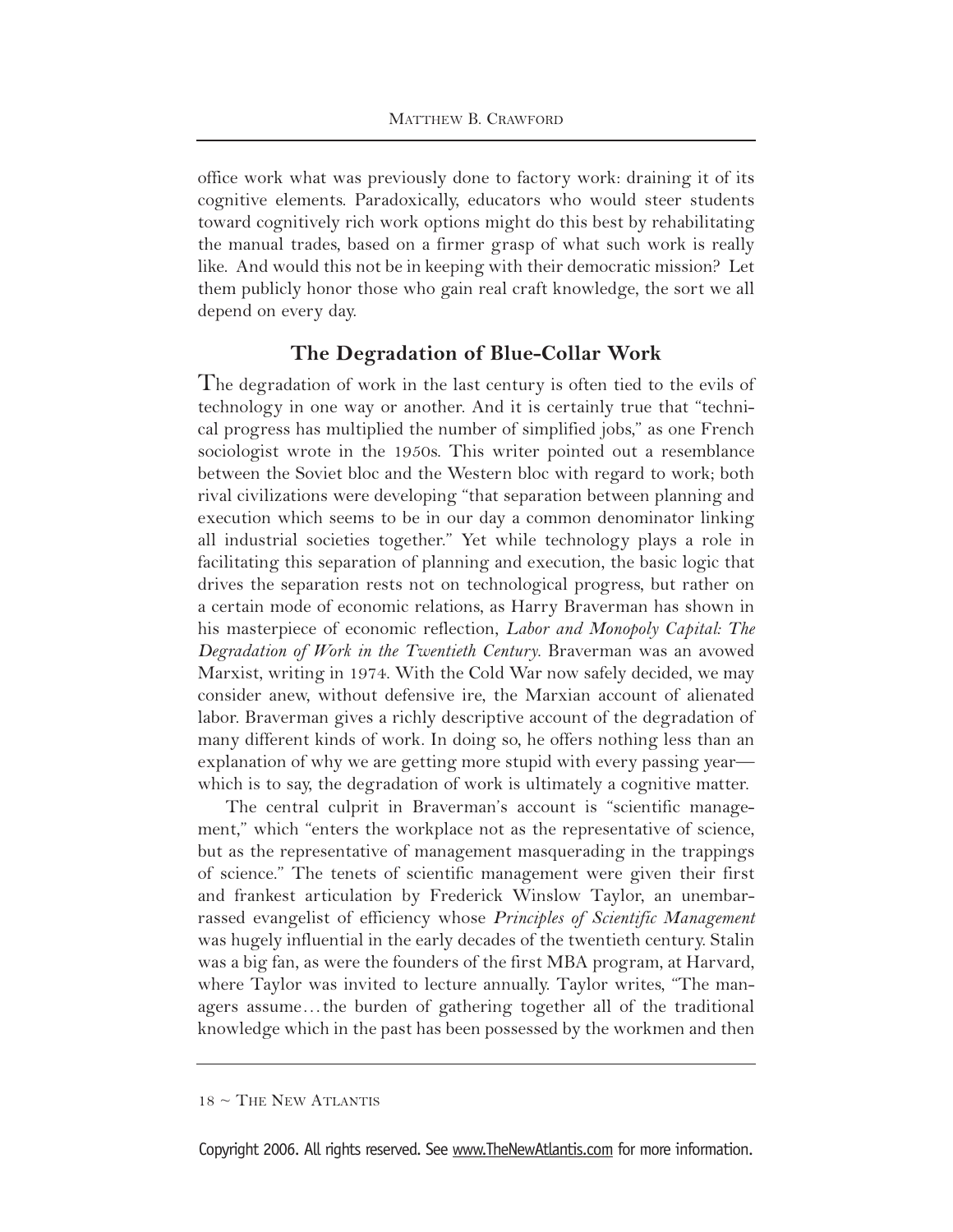of classifying, tabulating, and reducing this knowledge to rules, laws, and formulae." Scattered craft knowledge is concentrated in the hands of the employer, then doled out again to workers in the form of minute instructions needed to perform some *part* of what is now a work *process.* This process replaces what was previously an integral activity, rooted in craft tradition and experience, animated by the worker's own mental image of, and intention toward, the finished product. Thus, according to Taylor, "All possible brain work should be removed from the shop and centered in the planning or lay-out department." It is a mistake to suppose that the primary purpose of this partition is to render the work process more efficient. It may or may not result in extracting more value from a given unit of labor *time*. The concern is rather with labor *cost*. Once the cognitive aspects of the job are located in a separate management class, or better yet in a process that, once designed, requires no ongoing judgment or deliberation, skilled workers can be replaced with unskilled workers at a lower rate of pay. Taylor writes that the "full possibilities" of his system "will not have been realized until almost all of the machines in the shop are run by men who are of smaller caliber and attainments, and who are therefore cheaper than those required under the old system."

What becomes of the skilled workers? They go elsewhere, of course. But the competitive labor-cost advantage now held by the more modern firm, which has aggressively separated planning from execution, compels the whole industry to follow the same route, and entire skilled trades disappear. Thus craft knowledge dies out, or rather gets instantiated in a different form, as process engineering knowledge. The conception of the work is remote from the worker who does it.

 Scientific management introduced the use of "time and motion analysis" to describe the physiological capabilities of the human body in machine terms. As Braverman writes, "the more labor is governed by classified motions which extend across the boundaries of trades and occupations, the more it dissolves its concrete forms into the general types of work motions. This mechanical exercise of human faculties according to motion types which are studied independently of the particular kind of work being done, brings to life the Marxist conception of 'abstract labor.'" The clearest example of abstract labor is thus the assembly line. The *activity* (in the Aristotelian sense) of self-directed labor, conducted by the worker, is dissolved into abstract parts and then reconstituted as a *process* controlled by management.

At the turn of the last century, the manufacture of automobiles was done by craftsmen recruited from bicycle and carriage shops: all-around

SUMMER  $2006 \sim 19$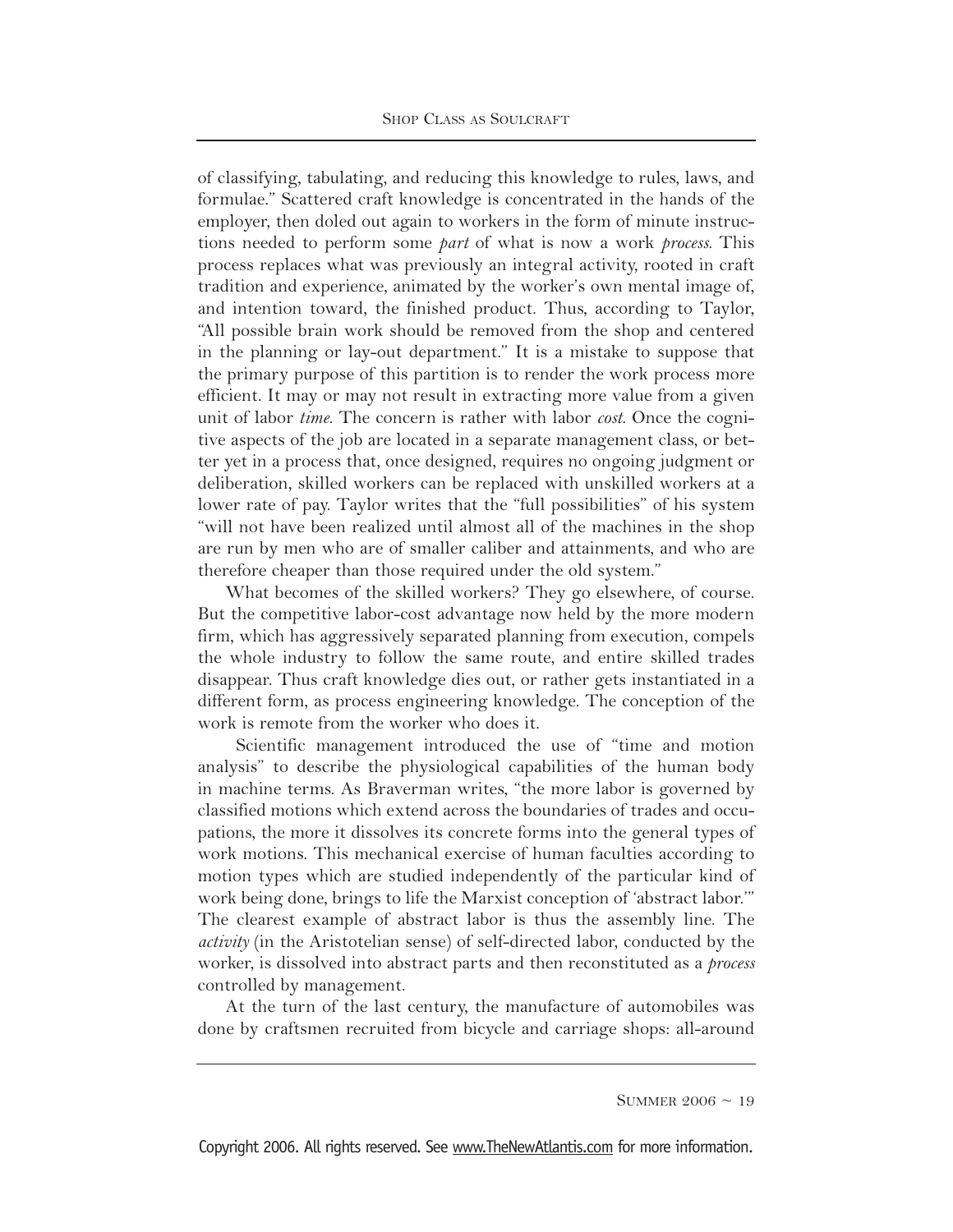mechanics who knew what they were doing. In *The Wheelwright's Shop*, George Sturt relates his experience in taking over his family business of making wheels for carriages, in 1884, shortly before the advent of the automobile. He had been a school teacher with literary ambitions, but now finds himself almost overwhelmed by the cognitive demands of his new trade. In Sturt's shop, working exclusively with hand tools, the skills required to build a wheel regress all the way to the selection of trees to fell for timber, the proper time for felling them, how to season them, and so forth. To select but one minor task out of the countless he describes, here is Sturt's account of fabricating a part of a wheel's rim called a felloe:

Yet it is in vain to go into details at this point; for when the simple apparatus had all been gotten together for one simple-looking process, a never-ending series of variations was introduced by the material. What though two felloes might seem much alike when finished? It was the wheelwright himself who had to make them so. He it was who hewed out that resemblance from quite dissimilar blocks, for no two felloe-blocks were ever alike. Knots here, shakes there, rind-galls, waney edges (edges with more or less bark in them), thicknesses, thinnesses, were for ever affording new chances or forbidding previous solutions, whereby a fresh problem confronted the workman's ingenuity every few minutes. He had no band-saw (as now [1923]) to drive, with ruthless unintelligence, through every resistance. The timber was far from being prey, a helpless victim, to a machine. Rather it would lend its own special virtues to the man who knew how to humour it.

Given their likely acquaintance with such a cognitively rich world of work, it is hardly surprising that when Henry Ford introduced the assembly line in 1913, workers simply walked out. One of Ford's biographers wrote, "So great was labor's distaste for the new machine system that toward the close of 1913 every time the company wanted to add 100 men to its factory personnel, it was necessary to hire 963."

This would seem to be a crucial moment in the history of political economy. Evidently, the new system provoked natural revulsion. Yet, at some point, workers became habituated to it. How did this happen? One might be tempted to inquire in a typological mode: What sort of men were these first, the 100 out of 963 who stuck it out on the new assembly line? Perhaps it was the men who felt less revulsion because they had less pride in their own powers, and were therefore more tractable. Less republican, we might say. But if there was initially such a self-selection process, it quickly gave way to something less deliberate, more systemic.

 $20 \sim$  The New Atlantis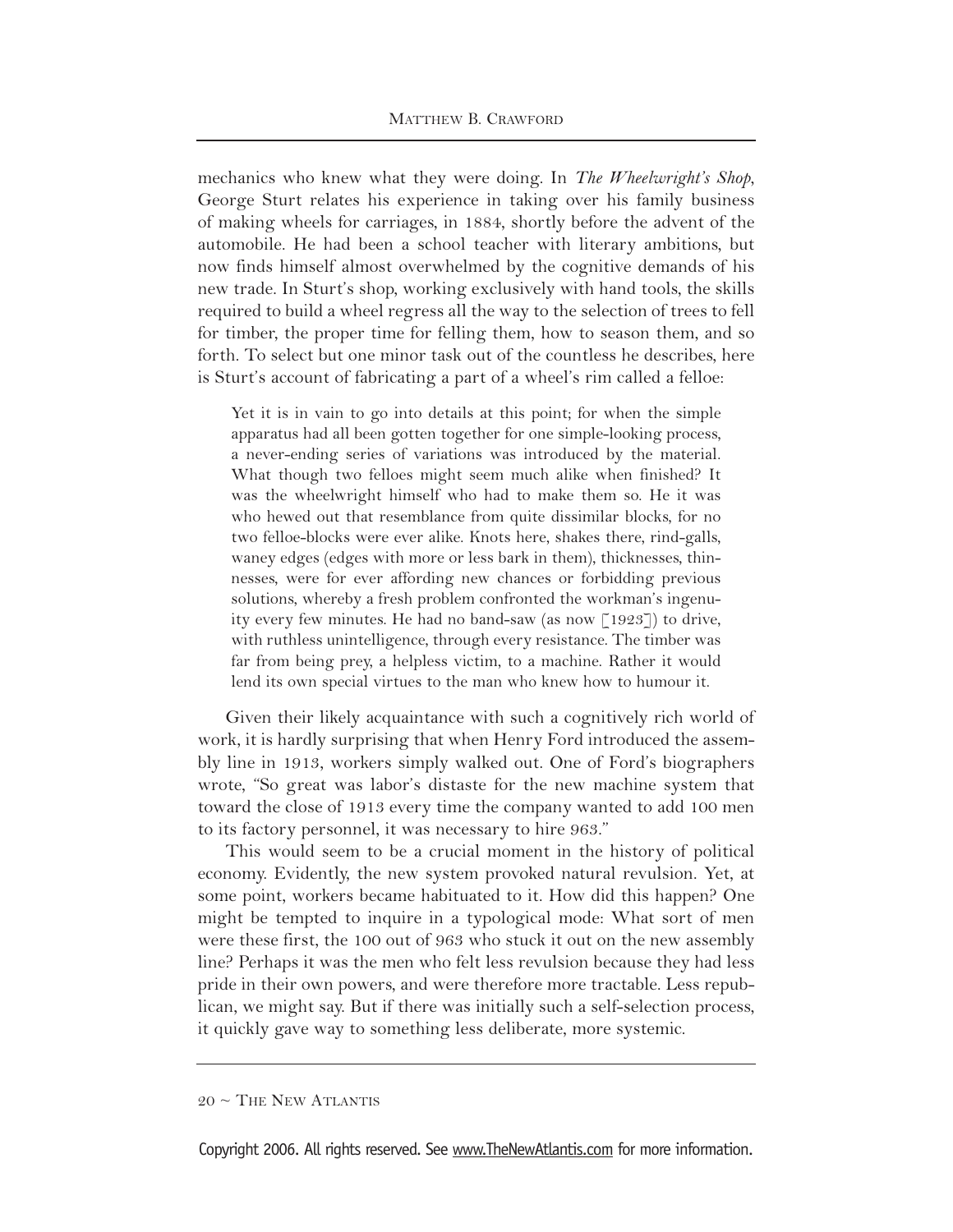In a temporary suspension of the Taylorist logic, Ford was forced to double the daily wage of his workers to keep the line staffed. As Braverman writes, this "opened up new possibilities for the intensification of labor within the plants, where workers were now anxious to keep their jobs." These anxious workers were more productive. Indeed, Ford himself later recognized his wage increase as "one of the finest cost-cutting moves we ever made," as he was able to double, and then triple, the rate at which cars were assembled by simply speeding up the conveyors. By doing so he destroyed his competitors, and thereby destroyed the possibility of an alternative way of working. (It also removed the wage pressure that comes from the existence of more enjoyable jobs.) At the Columbian World Expo held in Chicago in 1893, no fewer than seven large-scale carriage builders from Cincinnati alone presented their wares. Adopting Ford's methods, the industry would soon be reduced to the Big Three. So workers eventually became habituated to the abstraction of the assembly line. Evidently, it inspires revulsion only if one is acquainted with more satisfying modes of work.

Here the concept of wages as *compensation* achieves its fullest meaning, and its central place in modern economy. Changing attitudes toward consumption seemed to play a role. A man whose needs are limited will find the least noxious livelihood and work in a subsistence mode, and indeed the experience of early (eighteenth-century) capitalism, when many producers worked at home on a piece-rate basis, was that only so much labor could be extracted from them. Contradicting the assumptions of "rational behavior" of classical economics, it was found that when employers would increase the piece rate in order to boost production, it actually had the opposite effect: workers would produce less, as now they could meet their fixed needs with less work. Eventually it was learned that the only way to get them to work harder was to play upon the imagination, stimulating new needs and wants. The habituation of workers to the assembly line was thus perhaps made easier by another innovation of the early twentieth century: consumer debt. As Jackson Lears has shown in a recent article, through the installment plan, previously unthinkable acquisitions became thinkable, and more than thinkable: it became normal to carry debt. The display of a new car bought on installment became a sign that one was trustworthy. In a wholesale transformation of the old Puritan moralism, expressed by Benjamin Franklin (admittedly no Puritan) with the motto "Be frugal and free," the early twentieth century saw the moral legitimation of spending. Indeed, 1907 saw the publication of a book with the immodest title *The New Basis of Civilization*, by Simon Nelson Patten, in which the moral valence

SUMMER  $2006 \sim 21$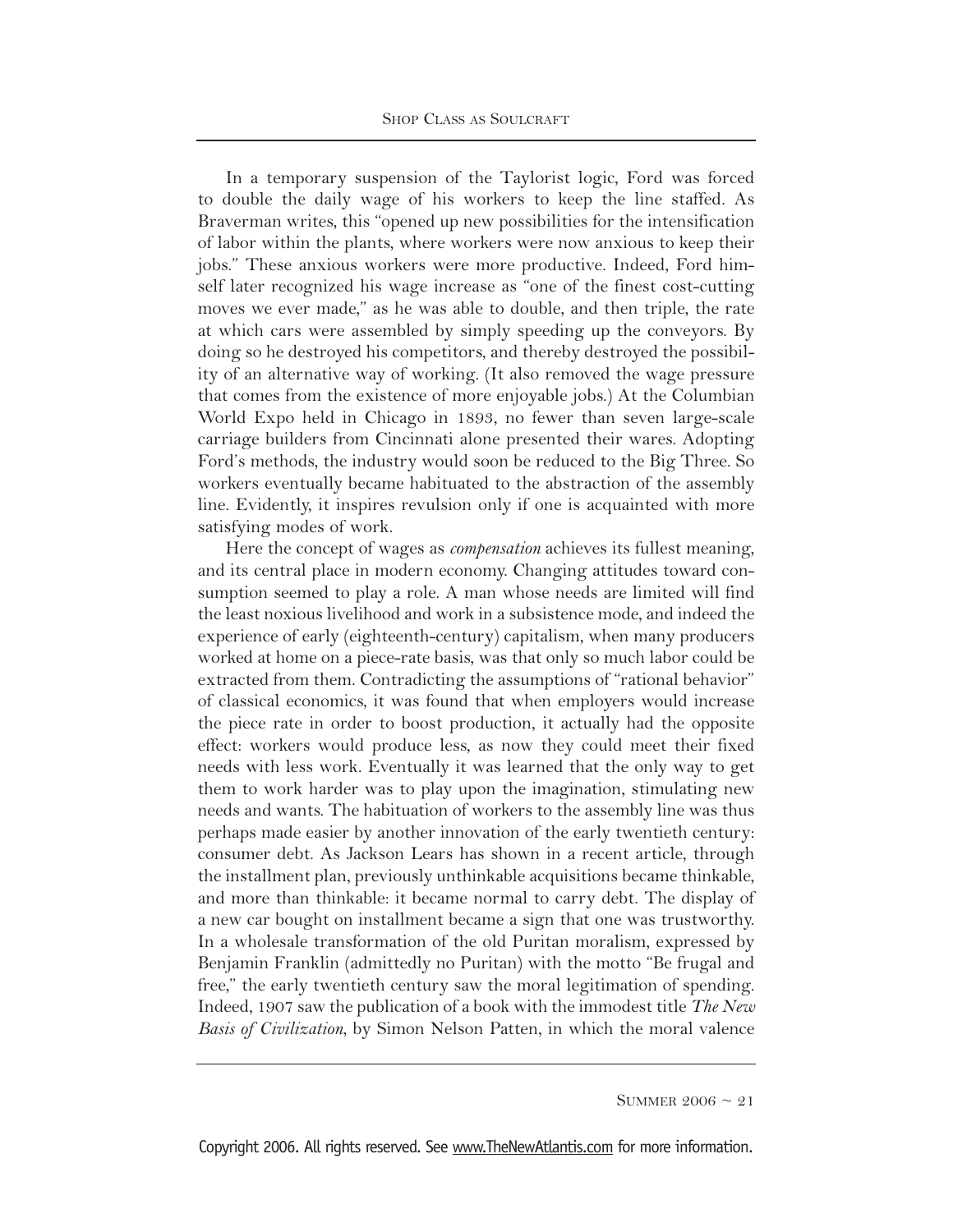of debt and spending is reversed, and the multiplication of wants becomes not a sign of dangerous corruption but part of the civilizing process. That is, part of the disciplinary process. As Lears writes, "Indebtedness could discipline workers, keeping them at routinized jobs in factories and offices, graying but in harness, meeting payments regularly."

## **The Degradation of White-Collar Work**

Much of the "jobs of the future" rhetoric surrounding the eagerness to end shop class and get every warm body into college, thence into a cubicle, implicitly assumes that we are heading to a "post-industrial" economy in which everyone will deal only in abstractions. Yet trafficking in abstractions is not the same as thinking. White collar professions, too, are subject to routinization and degradation, proceeding by the same process as befell manual fabrication a hundred years ago: the cognitive elements of the job are appropriated from professionals, instantiated in a system or process, and then handed back to a new class of workers—clerks—who replace the professionals. If genuine knowledge work is not growing but actually shrinking, because it is coming to be concentrated in an ever-smaller elite, this has implications for the vocational advice that students ought to receive.

"Expert systems," a term coined by artificial intelligence researchers, were initially developed by the military for battle command, then used to replicate industrial expertise in such fields as oil-well drilling and telephone-line maintenance. Then they found their way into medical diagnosis, and eventually the cognitively murky, highly lucrative, regions of financial and legal advice. In *The Electronic Sweatshop: How Computers are Transforming the Office of the Future into the Factory of the Past*, Barbara Garson details how "Extraordinary human ingenuity has been used to eliminate the need for human ingenuity." She finds that, like Taylor's rationalization of the shop floor, the intention of expert systems is "to transfer knowledge, skill, and decision making from employee to employer." While Taylor's time and motion studies broke every concrete work motion into minute parts,

The modern knowledge engineer performs similar detailed studies, only he anatomizes decision making rather than bricklaying. So the time-and-motion study has become a time-and-thought study....To build an expert system, a living expert is debriefed and then cloned by a knowledge engineer. That is to say, an expert is interviewed, typically for weeks or months. The knowledge engineer watches the expert work on sample problems and asks exactly what factors the expert

 $22 \sim$  The New Atlantis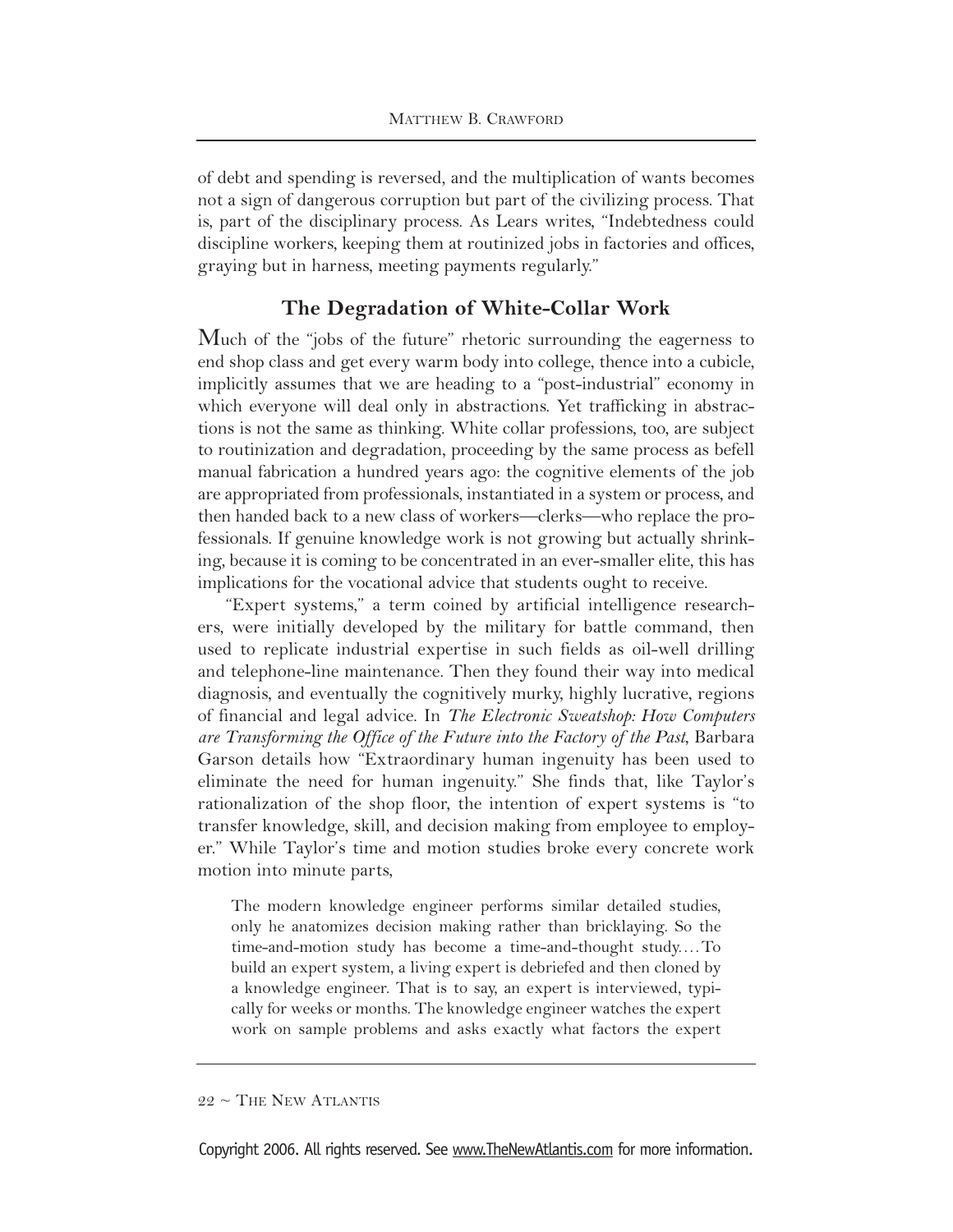considered in making his apparently intuitive decisions. Eventually hundreds or thousands of rules of thumb are fed into the computer. The result is a program that can 'make decisions' or 'draw conclusions' heuristically instead of merely calculating with equations. Like a real expert, a sophisticated expert system should be able to draw inferences from 'iffy' or incomplete data that seems to suggest or tends to rule out. In other words it uses (or replaces) judgment.

The human expert who is cloned achieves a vast dominion and immortality, in a sense. It is *other* experts, and future experts, who are displaced as expertise is centralized. "This means that more people in the advice or human service business will be employed as the disseminators, rather than the originators, of this advice," Garson writes. In his 2006 book *The Culture of the New Capitalism*, Richard Sennett describes just such a process, "especially in the cutting-edge realms of high finance, advanced technology, and sophisticated services": genuine knowledge work comes to be concentrated in an ever-smaller elite. It seems we must take a coldeyed view of "knowledge work," and reject the image of a rising sea of pure mentation that lifts all boats. More likely is a rising sea of clerkdom. To expect otherwise is to hope for a reversal in the basic logic of the modern economy—that is, cognitive stratification. It is not clear to me what this hope could be based on, though if history is any guide we have to wonder whether the excitation of such a hope has become an instrument by which young people are prepared for clerkdom, in the same perverse way that the craft ideology prepared workers for the assembly line. Both provide a lens that makes the work look appealing from afar, but only by presenting an image that is upside down.

#### **The Craftsman as Stoic**

We are recalled to the basic antagonism of economic life: work is toilsome and necessarily serves someone else's interests. That's why you get paid. Thus chastened, we may ask the proper question: what is it that we really want for a young person when we give them vocational advice? The only creditable answer, it seems to me, is one that avoids utopianism while keeping an eye on the human good: work that engages the human capacities as fully as possible. What I have tried to show is that this humane and commonsensical answer goes against the central imperative of capitalism, which assiduously partitions thinking from doing. What is to be done? I offer no program, only an observation that might be of interest to anyone called upon to give guidance to the young.

SUMMER  $2006 \sim 23$